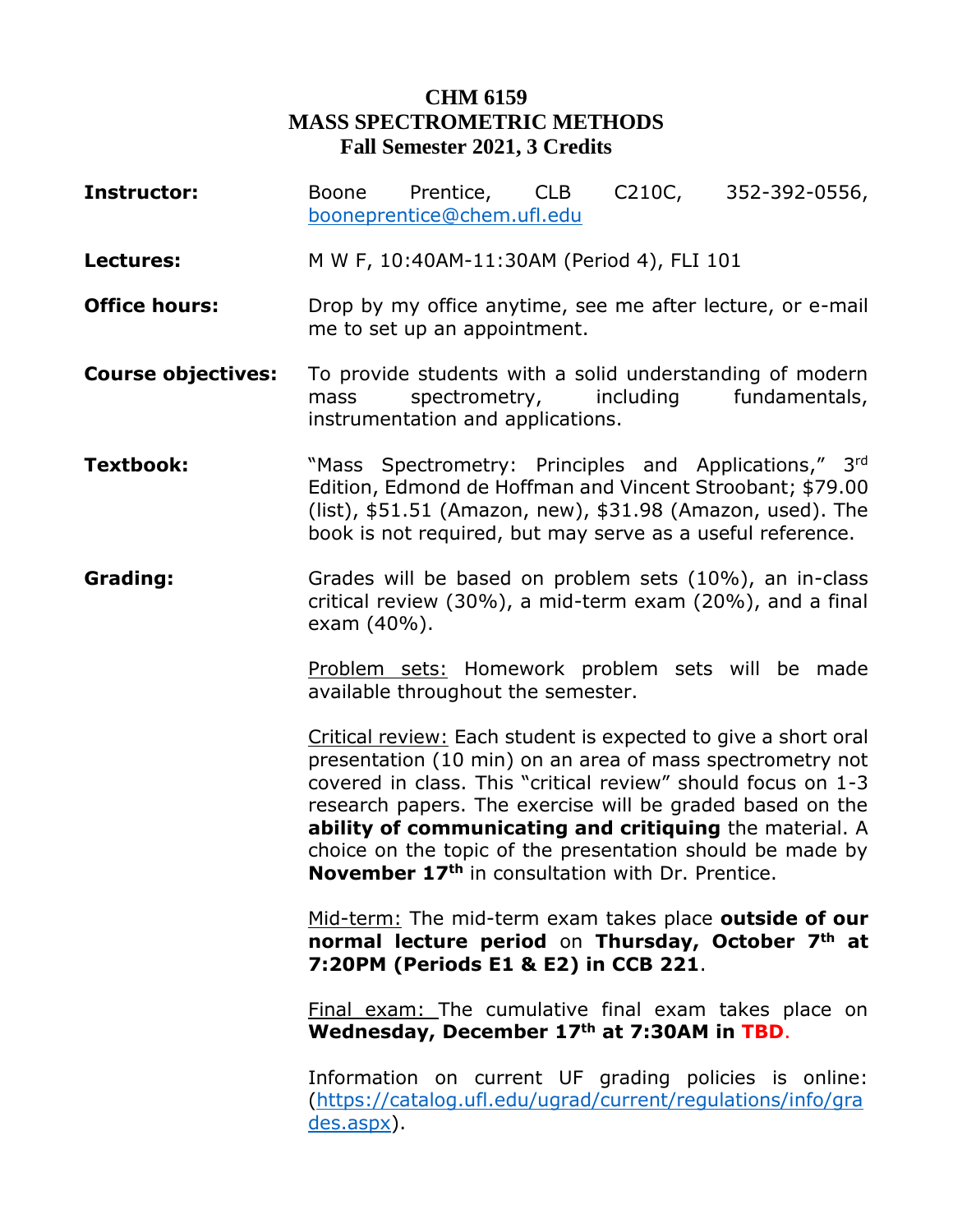**Course policies:** Attendance will not be recorded, but class participation is important for assimilating course material. Any request for make-up exams should be made to Dr. Prentice as far in advance as possible. Late assignments will be deducted 25% per calendar day past due.

> Students with disabilities requesting accommodations should first register with the Disability Resource Center (352-392-8565, [https://disability.ufl.edu/\)](https://disability.ufl.edu/) by providing appropriate documentation. Once registered, students will receive an accommodation letter that must be presented to the instructor when requesting accommodation. Students with disabilities should do this as early as possible.

> UF students are bound by The Honor Pledge which states: "We, the members of the University of Florida community, pledge to hold ourselves and our peers to the highest standards of honor and integrity by abiding by the Honor Code. On all work submitted for credit by students at the University of Florida, the following pledge is either required or implied: "On my honor, I have neither given nor received unauthorized aid in doing this assignment." The Honor Code [\(http://www.dso.ufl.edu/sccr/process/student-conduct](http://www.dso.ufl.edu/sccr/process/student-conduct-honorcode/)[honorcode/\)](http://www.dso.ufl.edu/sccr/process/student-conduct-honorcode/) specifies a number of behaviors that are in violation of this code and the possible sanctions. Furthermore, you are obligated to report any condition that facilitates academic misconduct to appropriate personnel. If you have any questions or concerns, please consult with the instructor or TAs in this class."

> Students are expected to provide feedback on the quality of instruction in this course by completing online evaluations at [https://evaluations.ufl.edu.](https://evaluations.ufl.edu/) Evaluations are typically open during the last two or three weeks of the semester, but students will be given specific times when they are open. Summary results of these assessments are available to students at [https://evaluations.ufl.edu/results/.](https://evaluations.ufl.edu/results/)

> For counseling the following resources are available to students: **U Matter, We Care:** If you or a friend is in distress, please contact [umatter@ufl.edu](mailto:umatter@ufl.edu) or 352-392- 1575. **Counseling and Wellness Center:** [https://counseling.ufl.edu](https://counseling.ufl.edu/) , 352-392-1575; the University Police Department: 352-392-1111 or 911 for emergencies. **Sexual Assault Recovery Services (SARS):** Student Health Care Center, 352-392-1161.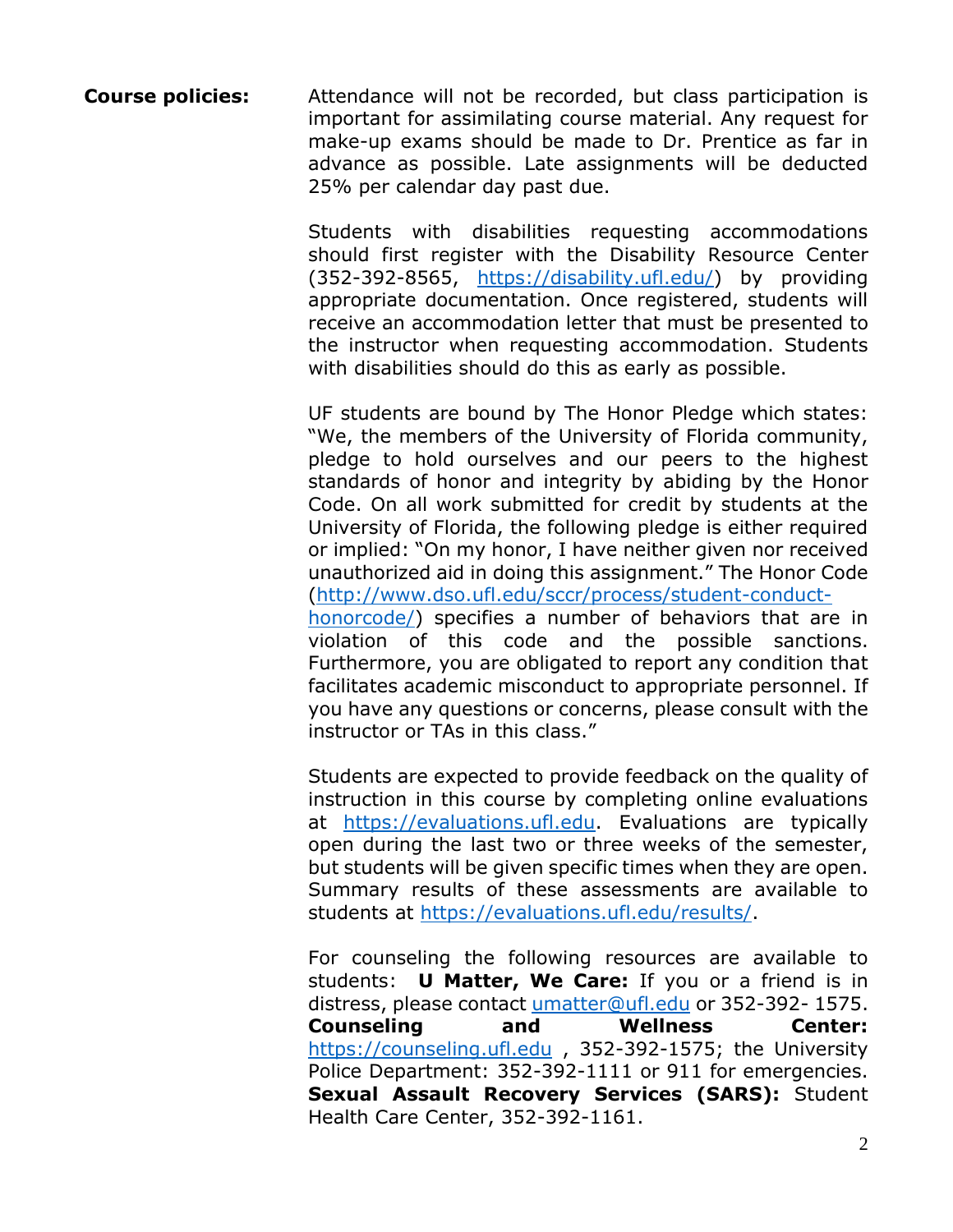## **TENTATIVE LECTURE SCHEDULE**

|                                                               | <b>Date</b> | <u>Lecture</u> | <u>Topic</u>                               | <u>Textbook</u> |  |
|---------------------------------------------------------------|-------------|----------------|--------------------------------------------|-----------------|--|
| M                                                             | 8/23        | 1              | Overview and brief history of MS           | Introduction    |  |
| W                                                             | 8/25        | $\overline{2}$ | Measurements and figures of merit in MS    | Introduction    |  |
| F.                                                            | 8/27        | 3              | Ionization: EI                             | Ch. 1.1         |  |
| M                                                             | 8/30        | $\overline{4}$ | Ionization: CI                             | Ch. 1.2         |  |
| W                                                             | 9/1         | 5              | Ionization: API                            | Ch.<br>1.10,    |  |
|                                                               |             |                |                                            | $1.12 - 1.13,$  |  |
|                                                               |             |                |                                            | 1.16-1.17       |  |
| F,                                                            | 9/3         | 6              | <b>Ionization: ESI</b>                     | Ch. 1.9,1.11    |  |
| M                                                             | 9/6         |                | No class- Labor Day                        |                 |  |
| W                                                             | 9/8         | $\overline{7}$ | Ionization: DI                             | Ch. 1.3-1.10    |  |
| F.                                                            | 9/10        | 8              | Ion optics                                 | Ch. 2.4         |  |
| М                                                             | 9/13        | 9              | Mass analyzers: TOF                        | Ch. 2.4         |  |
| W                                                             | 9/15        | 10             | Mass analyzers: Sectors                    | Ch. 2.5         |  |
| F.                                                            | 9/17        | 11             | Mass analyzers: Quadrupoles/ion traps      | Ch. 2.1-2.2     |  |
| М                                                             | 9/20        | 12             | Mass analyzers: Quadrupoles/ion traps      | Ch. 2.1-2.2     |  |
| W                                                             | 9/22        | 13             | Mass analyzers: Quadrupoles/ion traps      | Ch. 2.1-2.2     |  |
| F.                                                            | 9/24        | 14             | Mass analyzers: FTICR                      | Ch. 2.6         |  |
| M                                                             | 9/27        | 15             | Mass analyzers: Electrostatic traps        | Ch. 2.6         |  |
| W                                                             | 9/29        | 16             | Hybrid instruments & Ion detection         | Ch. 2.7         |  |
| F.                                                            | 10/1        |                | Exam Preparation                           |                 |  |
| M                                                             | 10/4        | 17             | Guest Lecture: Alex Jacobs (Ion mobility)  |                 |  |
| W                                                             | 10/6        | 18             | Vacuum technology & Instrumentation        | Ch.3            |  |
| Mid-term Exam (up to lecture 16)- 7:20PM (CCB 221)<br>Th 10/7 |             |                |                                            |                 |  |
| F.                                                            | 10/8        |                | No class - Homecoming                      |                 |  |
|                                                               | M 10/11     |                | <b>Exam Review</b>                         |                 |  |
|                                                               | $W$ 10/13   | 19             | Tandem mass spectrometry                   | Ch. 4.1-4.3     |  |
| F.                                                            | 10/15       | 20             | Guest Lecture: Rick Yost (History of QqQ)  |                 |  |
|                                                               | M 10/18     | 21             | Collisional activation                     | Ch. 4.1-4.3     |  |
|                                                               | W 10/20     | 22             | <b>RRKM Theory</b>                         | Ch. 7.1-7.3     |  |
| F.                                                            | 10/22       | 23             | Ion/electron and ion/photon reactions      | Ch. 4.4-4.6     |  |
|                                                               | M 10/25     | 24             | Ion/molecule and ion/ion reactions         | Ch. 4.4-4.6     |  |
|                                                               | $W$ 10/27   | 25             | Guest Lecture: Tim Garret (Metabolomics)   | Ch. 8.6         |  |
|                                                               | $F = 10/29$ | 26             | Guest Lecture: Kari Basso (Proteomics)     | Ch. 8.2         |  |
|                                                               | $M$ 11/1    | 27             | Virtual Lecture: Chromatography            | Ch.5            |  |
|                                                               | $W$ 11/3    | 28             | Virtual Lecture: Imaging mass spectrometry |                 |  |
| F.                                                            | 11/5        | 29             | Virtual Lecture: Native mass spectrometry  |                 |  |
|                                                               | $M$ 11/8    |                | <b>Virtual Lecture Reviews</b>             |                 |  |
|                                                               | $W$ 11/10   | 30             | High resolution accurate mass              | $Ch. 6.1 - 6.3$ |  |
|                                                               | $F = 11/12$ | 31             | Guest Lecture: John Bowden (Exposomics)    |                 |  |
|                                                               | M $11/15$   | 32             | Structural elucidation & ion chemistry     | Ch. 7.4-7.7     |  |
|                                                               | $W$ 11/17   | 33             | Guest Lecture: Tiffany Prentice (Industry) |                 |  |
| F.                                                            | 11/19       |                | Lab Tours                                  |                 |  |